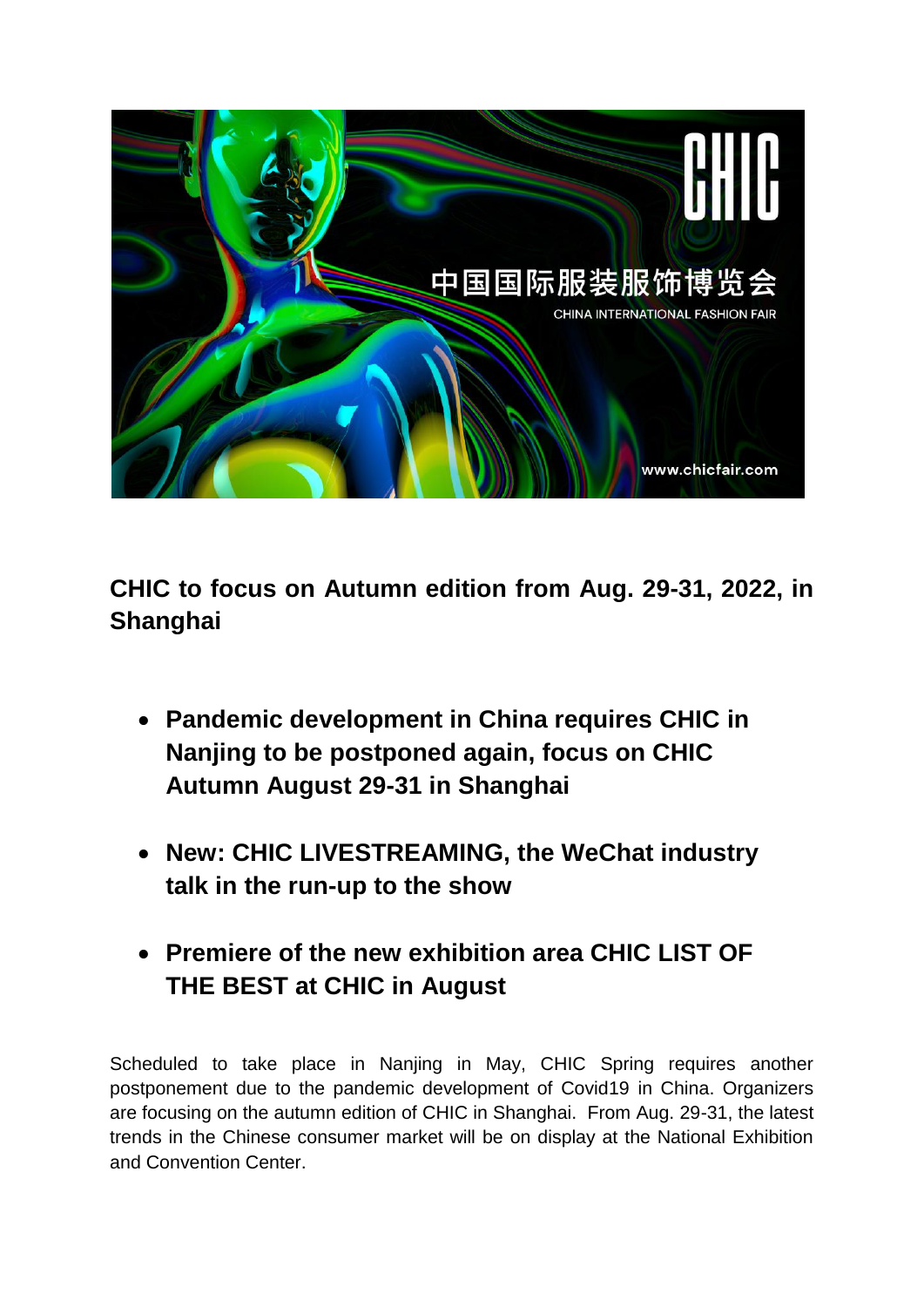"*Our main concern is to guarantee the safety of all exhibitors and visitors. We act with maximum flexibility to current developments and take into account the wishes of all participants to guarantee a successful participation in the fair. Planning for CHIC Autumn is in full swing. We look forward to innovative concepts making their debut in Shanghai*." Chen Dapeng, President China National Garment Association and CHIC.

The trade fair concept is being revised for the autumn edition, which is expected to attract around 900 exhibitors. Ahead of the show, the CHIC LIVESTREAMING format will provide information on relevant topics during talks with industry experts on social media. The CHIC LIST OF THE BEST section of the trade show will also be launched. Based on industry research, it will showcase best practices and particularly successful brands in the areas of research and design, cultural values, technical innovation, best selling, etc.

CHIC is organized by Beijing Fashion Expo Co. Ltd. and China World Exhibitions sponsored by China National Garment Association, China World Trade Center and SubCouncil of Textile Industry (CCPIT).

## Next Dates:

CHIC AUTUMN | August 29-31, 2022 | NECC Shanghai

CHIC Shenzhen | November 2022 | Shenzhen World Exhibition & Convention Center (Bao'an)

More Information: [www.chicfair.com](http://www.chicfair.com/) [www.jandali.biz](http://www.jandali.biz/)

Follow CHIC on Instagram: [@chic\\_shanghai](http://www.instagram.com/chic_shanghai/)

Press Contact:



JANDALI MODE.MEDIEN.MESSEN EUROPEAN REPRESENTATIVE OFFICE CHIC (EXCEPT FRANCE AND ITALY) CHINA NATIONAL GARMENT ASSOCIATION MÖRSENBROICHER WEG 191 40470 DÜSSELDORF